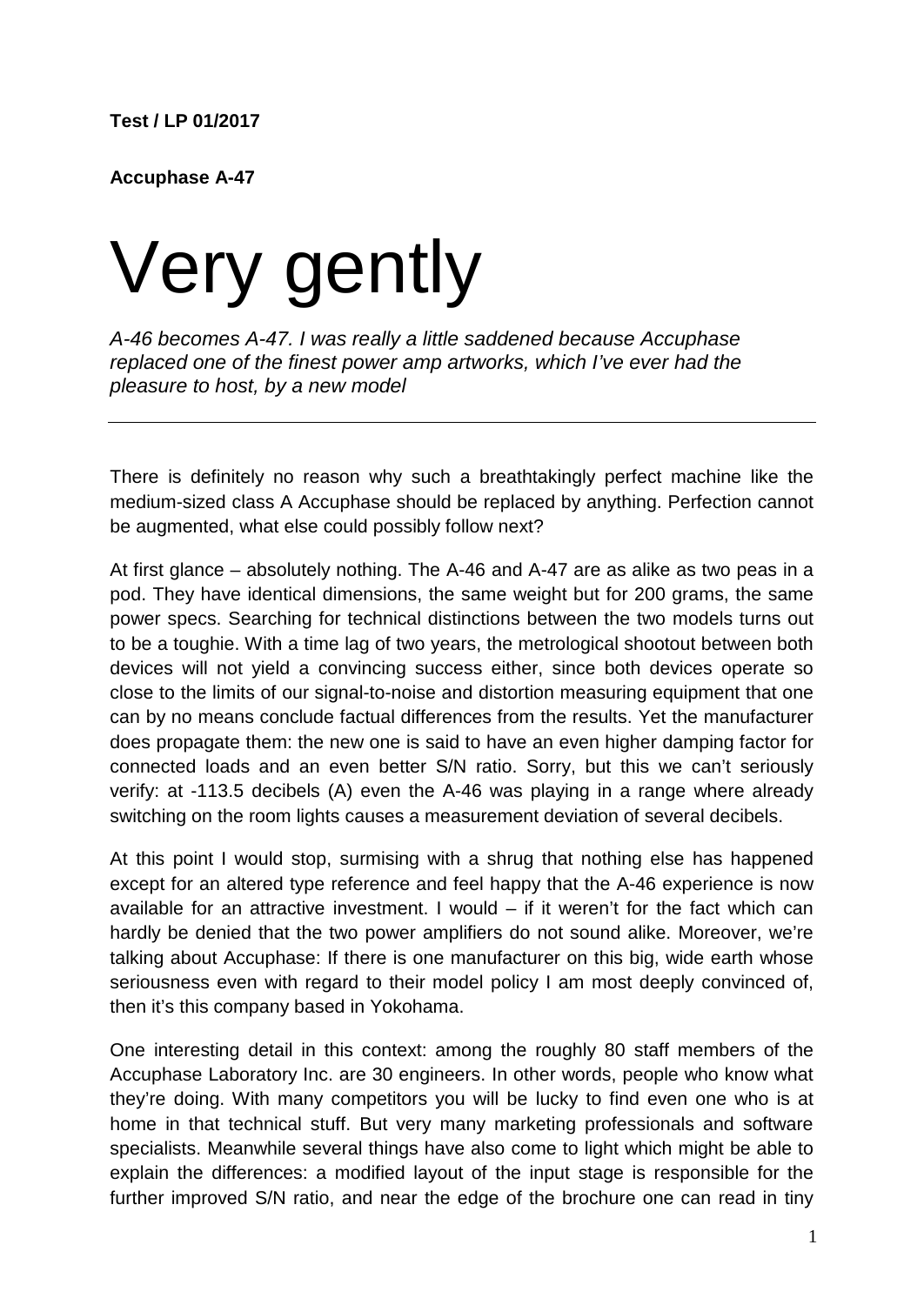letters that the 230 volts version of the device features an auto shutoff which puts the machine out of operation after two hours. Sounds like another great idea from Brussels.

The A-47 is the second smallest model in the four-piece ensemble of class A power amps from this manufacturer. Designs with a high quiescent current are reputed to have an especially smooth and sophisticated sound, yet without the performance trees touching the sky, due to the required power dissipations. With the A-47 you won't have to worry about those kinds of things: It puts out way more than what the manufacturer states, it gets warm in a confidence inspiring manner and brings along all the sonic merits you're going to expect from such a device.

In general, what we have here is a mostly balanced power amplifier where a current feedback front end, which has been continuously refined over the years, takes care of the voltage gain and twelve powerful mosfets per channel generate the power. One of these impressive, neatly built amp modules sits on the left, the second one on the right heatsink.

The speaker terminals are new, but you can't tell from the outside: The signals coming from the power amp are now fed through solid bolts, which could already explain away the enhanced damping factor. There are, of course, perfectly functioning protective circuits which, if the worst comes to the worst, will save the connected loudspeaker from trouble by non-aging semi-conductor switches; an extremely heavy-duty power supply with slightly enlarged filtering capacity, and even when peeping into the rearmost corner of the device you won't spot a single detail that doesn't reveal a lot of consideration and an admirable sense of perfection.

Moreover, there are some nice features like e. g. a four-level switchable input sensitivity and, as is right and proper for such a power amplifier, two large (defeatable) VU meters – even with switchable peak hold function. Certainly, the A-47 may also be run in bridge mode, then you will just need two of them, but can enjoy almost quad power. What I've never seen anywhere else except for Accuphase: the phase of the balanced inputs is switchable. Two separately switchable speaker outputs? Sure thing. And needless to say, the unique binding posts will take up banana connectors as well as spades with a maximum of possible contact surface. No matter how you look at it: it can't get any better and more complete.

The listening session with the power amp was supposed to be something special which is why I took both devices home, along with the C-3800 overkill preamp. The chance to fire my large JBL monitors with two of these precious class A items was too compelling to let myself be deterred from it by the lugging donkeywork. Or by the electricity bill. And that was my plan: the Accuphase preamp should be wired to the fully balanced active tube-driven crossover from MalValve, which I've used for some time for splitting the frequency range at 290 Hertz to drive the speakers in bi-amping mode. From there the signals would be passed to the two power amps to feed the bass range with the two 15" woofers and the mid-high range (12" low-mid driver, 2"